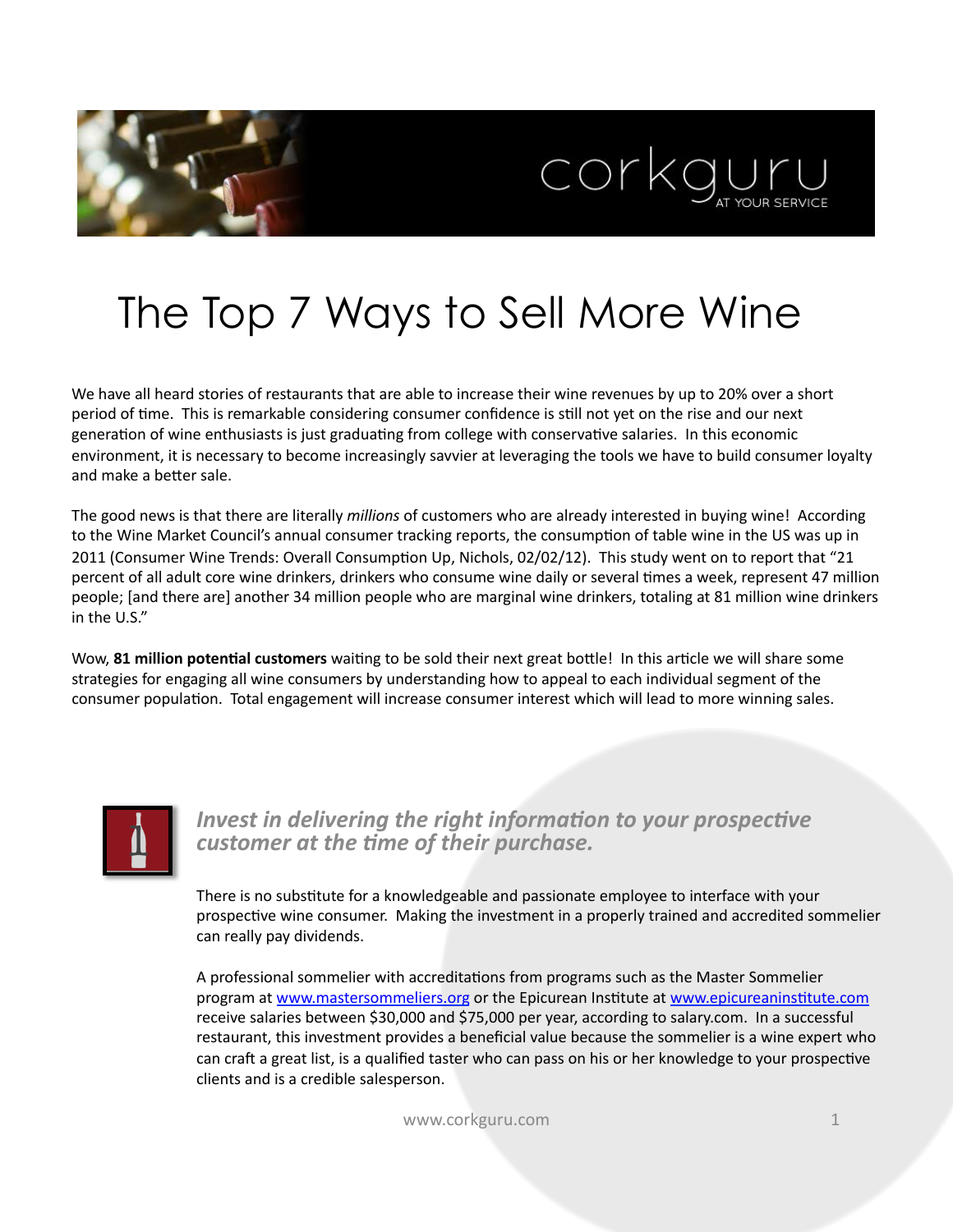

#### *Invest in an iPad-based wine menu software solution.*

You can buy a wifi-enabled iPad for as little as \$400. Some restaurants are using them as a tool for their servers to consult while other restaurants have enough iPad menus to distribute to all customers. A third option is to simply use the iPad wine menu to entice bar-area customers.

The fact is, you can leverage this technology and use it to your advantage. The iPad is intuitive, it is sleek and it provides a visual experience with label art displays and engaging menus that are easy to filter and navigate. A wine menu software system is always up to date, hiding information about wines that are sold out.

A good wine menu software solution will also provide you with back-office reporting to enable inventory evaluation. Your wine menu system should easily allow you to analyze your pricing strategy, print paper menus, as needed, and provide inventory reporting such as low stock and total inventory value.

The iPad is a device that has been embraced by the world…it is everywhere and the technology is familiar to almost your entire prospective customer base. According to Apple Inc., they sold 15 *million* iPads in Q1 of 2012 alone and have sold over 67 million iPad devices since the first release in 2010. Even my 70-year-old father in law is using one! Based on the widespread growth of iPads, it is safe to say that in less than 5 years the iPad-based wine menu will be the new "normal" and in 10 years our kids will be saying, "remember when Dad used a paper menu to order his wine?" Why not jump on board now to differentiate your restaurant?



#### *Know your wine audience.*

If you have a Bud Light crowd, don't stock up with expensive Napa Cabernet! Find a few great value wines that will wow those who prefer wine. And, here is the good news: there are plenty of value-oriented choices that can complement every type of cuisine from pizza to burgers to Thai.

With an investment of time and some research, you can construct a profitable wine list consisting entirely of good value wine. The first step toward creating your winning wine list is to answer the following questions:

- •What is the best price point for my customer?
- •What are my best selling 5 to 10 dishes?
- •What type of profit margin do I expect from the wine sales?

With these 3 simple answers, a saavy wine professional can help you construct a set of customized choices that fit both you and your customers. By allowing your wine audience to drive the decisions you make, you can craft a wine list that will appeal to the majority of your customers and will be more profitable for your restaurant. 

www.corkguru.com 2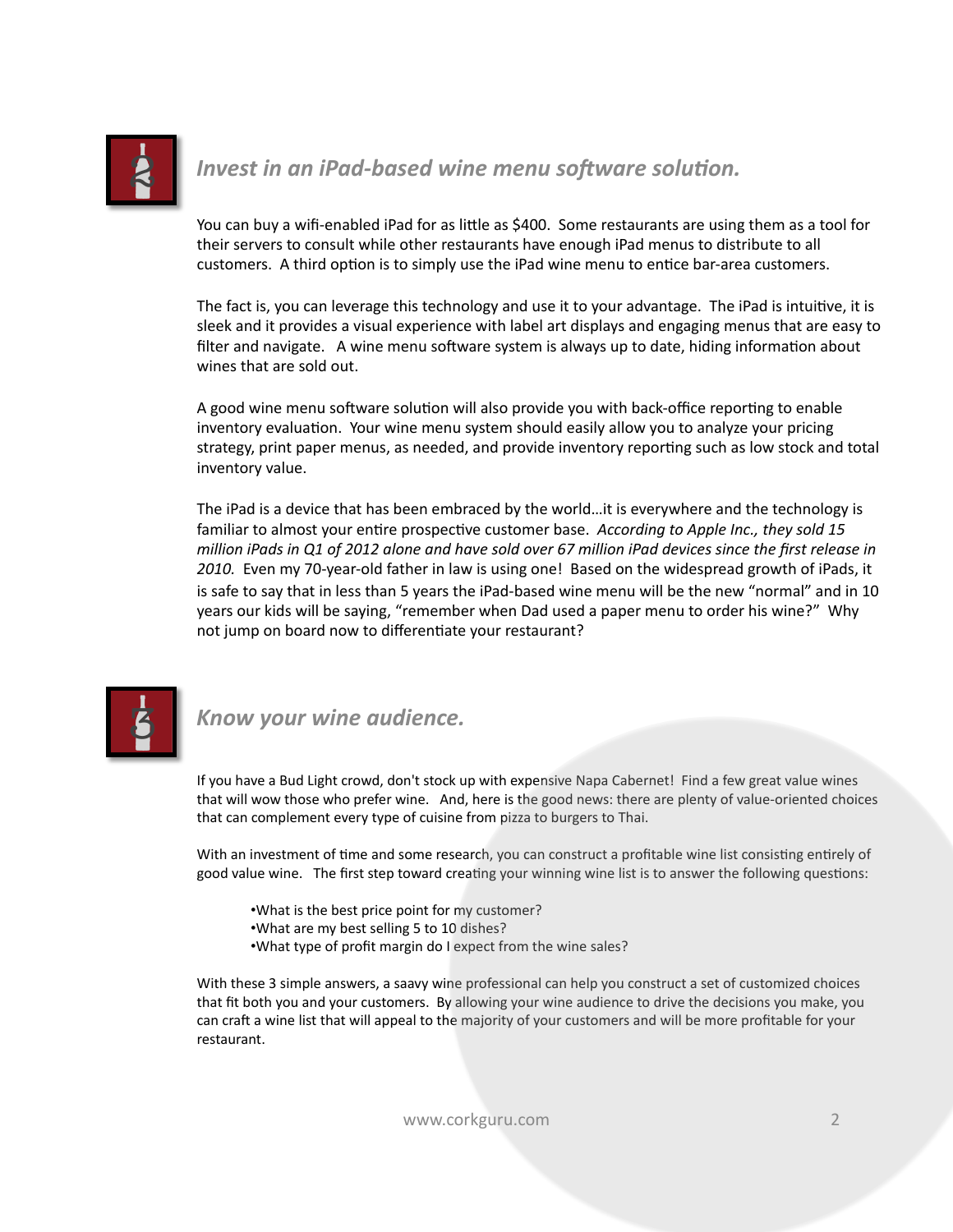

#### *Make your wine list and wine choices inviting but encourage exploration.*

Once you understand your target market, create a range of wine offerings around your targeted wine sale. Provide enough wines above and below your expected average purchase to accommodate all experiences.

There are thousands of wines available! Some are meant for sipping and some require food. If you have a bar area with appetizers, include fun and interesting wines that are carefree. On the other hand there are many heavier wines that need to be enjoyed with food. I remember when we were in Italy and started to drink a glass of red wine without any food. Our Italian host almost jumped over the counter to stop us, then he cut a piece of Parmesan and said, "OK, now you can drink this wine." Offer a collection of more serious wines that will really pop with food to create a memorable wine and dine experience.

Offer to provide a taste of a wine to encourage the guest to try something new. And finally, be sure to link specific wines to appetizers, dinner specials or entrée choices; pairing options provide your guests with a reason to explore.



### *Education is the key to YOUR success.*

Consumers are not afraid to buy good or expensive wine...they are afraid to buy wine that they know nothing about. Your customer needs to feel informed and empowered when choosing.

Whether picking an inexpensive bottle of wine for pizza or indulging in a special bottle of wine to celebrate an occasion, nobody wants to make a blind choice. Many customers choose a less expensive bottle of wine because they don't know enough about a wine or enough about what they like and are intimidated by the wine menu.

An educated wine staff can offer guidance while building a relationship of trust with the consumer. Take the time to research wines and keep a searchable "cheat sheet" for each wine on your list. These wine hints should contain tasting notes, menu pairings, professional ratings, and vineyard information.

Whether the customer wants to drink Pinot Grigio with a rib eye or Cabernet Sauvignon with sea bass, the point is for every guest feel good about their choice. Provide your staff with the tools they need to provide relevant information to your guest. An educated consumer will feel empowered, will trust your wine list and will want to buy good wine from you.